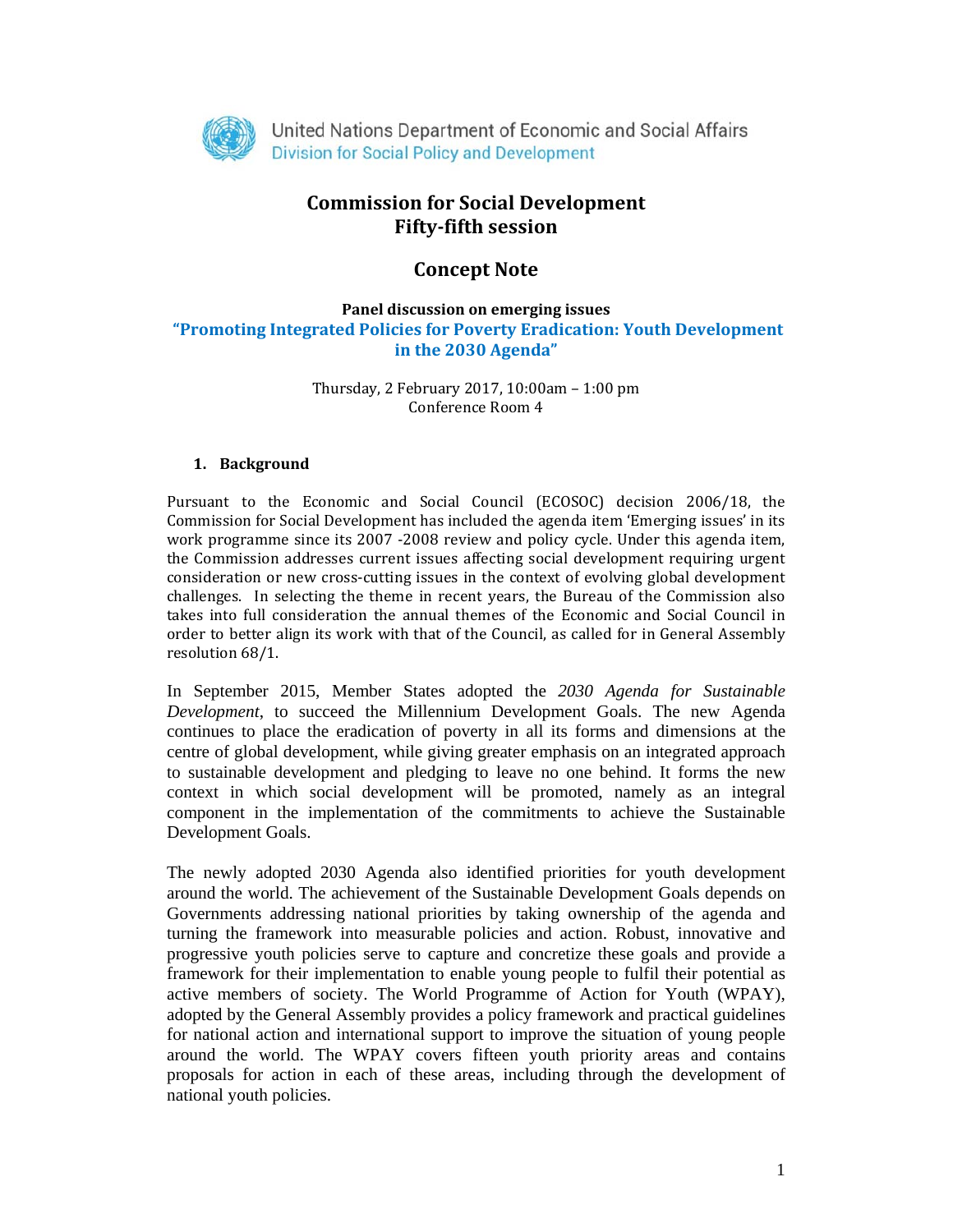# **2. Context**

There were 1.2 billion youth aged 15-24 years globally in 2015, accounting for one out of every six people worldwide. By 2030, the target date for the sustainable development goals, the number of youth is projected to have grown by 7 per cent, to nearly 1.3 billion. In most regions youth populations have stabilized. In contrast, in Asia, home to most youth than any other region, the number of young people is expected to decline in the coming years. In Africa, the number of youth was 226 million in 2015 and is growing rapidly. By 2030, it is projected that the number of youth in Africa will have increased by 42 per cent. Africa's youth population is expected to continue to grow throughout the remainder of the 21st century, more than doubling from current levels by 2055.

Youth development is a key driver of poverty eradication around the world. Among the greatest challenges facing many countries today are inadequate human capital investment and high unemployment rates among youth. Young people should acquire the education and skills needed to contribute in a productive economy, and they need access to a job market that can absorb them into its labour force. Yet, some countries are struggling currently to educate and employ their young people, while also anticipating substantial growth in the number of youth. These countries will be doubly challenged in their efforts to assure universal high-quality education, productive employment and decent work for all.

Against this background, the Bureau of the Commission decided on "Promoting Integrated Policies for Poverty Eradication: Youth Development in the 2030 Agenda" as the topic of emerging issues of the 55th Commission session, which also echoes the theme of the high-level segment of ECOSOC in 2016. The selection of this topic acknowledges that how the 2030 Agenda is translated into national policies and strategies and implemented and monitored plays a key role in its success in terms of promoting inclusion and participation and in advancing a comprehensive vision of social development. 

The panel discussion will be informed by the Note by the Secretariat on the Emerging issues, ""Promoting Integrated Policies for Poverty Eradication: Youth Development in the  $2030$  Agenda" (E/CN.5/2017/7).

## **3. Objectives**

The panel discussion will provide a forum for the open exchange of ideas that are strategically important for youth development and the Commission. Drawing on a Note by the Secretariat on Emerging Issues and the insights of experts, the overall objective of the panel is to discuss the World Programme of Action for Youth and the 2030 Agenda for Sustainable Development, examining how existing and newly adopted frameworks for development can contribute to and enhance development efforts and outcomes for youth.

Specifically, the panel aims to:

1) Provide an opportunity for relevant stakeholders to discuss key aspects of youth development addressed in the WPAY and the 2030 agenda and how these existing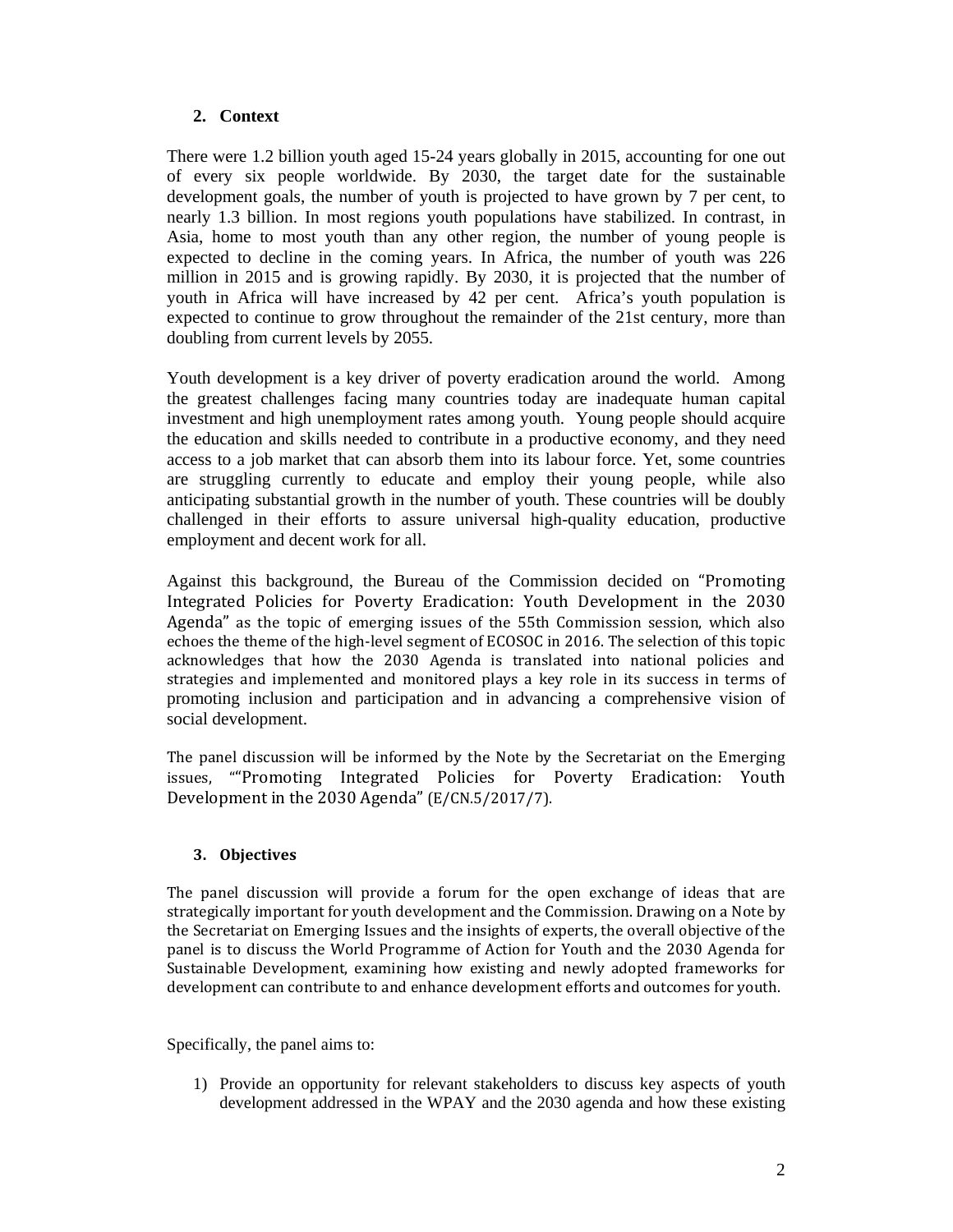and newly adopted frameworks contribute to and enhance youth development efforts.

- 2) The panel will discuss how to achieve improved outcomes for youth through innovative thinking, strategies, and approaches, good practices and lessons learned at the national, regional and international levels, including approaches which pay particular attention to the most marginalized/vulnerable youth;
- 3) Explore how the Commission for Social Development could contribute to the review of progress in the implementation of the social dimension of sustainable development;

#### **4. Structure and format of the panel discussion**

The Chair of the Commission will open the meeting with brief remarks and introduce the moderator, who will conduct the interactive panel discussion.

The moderator will set the stage and stimulate an interactive discussion between the panellists and the participants.

The outcomes of the discussions will be reflected in the Chair's summary, which will be one of the key inputs of the Commission for Social Development to the ECOSOC, in particular, its high-level segment under the theme "Implementing the post-2015 development agenda: moving from commitments to results".

#### **5. Composition of the Panel**

The panel will consist of six panelists and a moderator. Panelists will be invited among Member States, government officials, regional organizations, academia, subject experts and representatives of civil society, in particular youth civil society, taking into consideration gender and geographical balance as well as the need to include youth representatives. 

#### **6. Guiding questions**

The Commission for Social Development may wish to consider the following questions in its deliberations on the emerging issue at its fifty-fifth session:

- 1) What is the current state of youth development and youth policies at global, regional, and national levels in areas highlighted by Agenda 2030 and the WPAY?
- 2) How is youth development a driver for poverty eradication? What are some innovative approaches and strategies, good practices and lessons learned at the national, regional and international levels? How can these be used to address the needs of the most marginalised youth in ensuring no one is left behind?
- 3) What are some recommendations for sustainable youth development and successful youth policies, such as evidence informed policies and the inclusion of youth in the policy process and youth mainstreaming?
- 4) What role do alliances and partnerships play in these initiatives?
- 5) How does youth development, as a driver of poverty eradication, contribute to the review of progress in the implementation of the social dimension of sustainable development?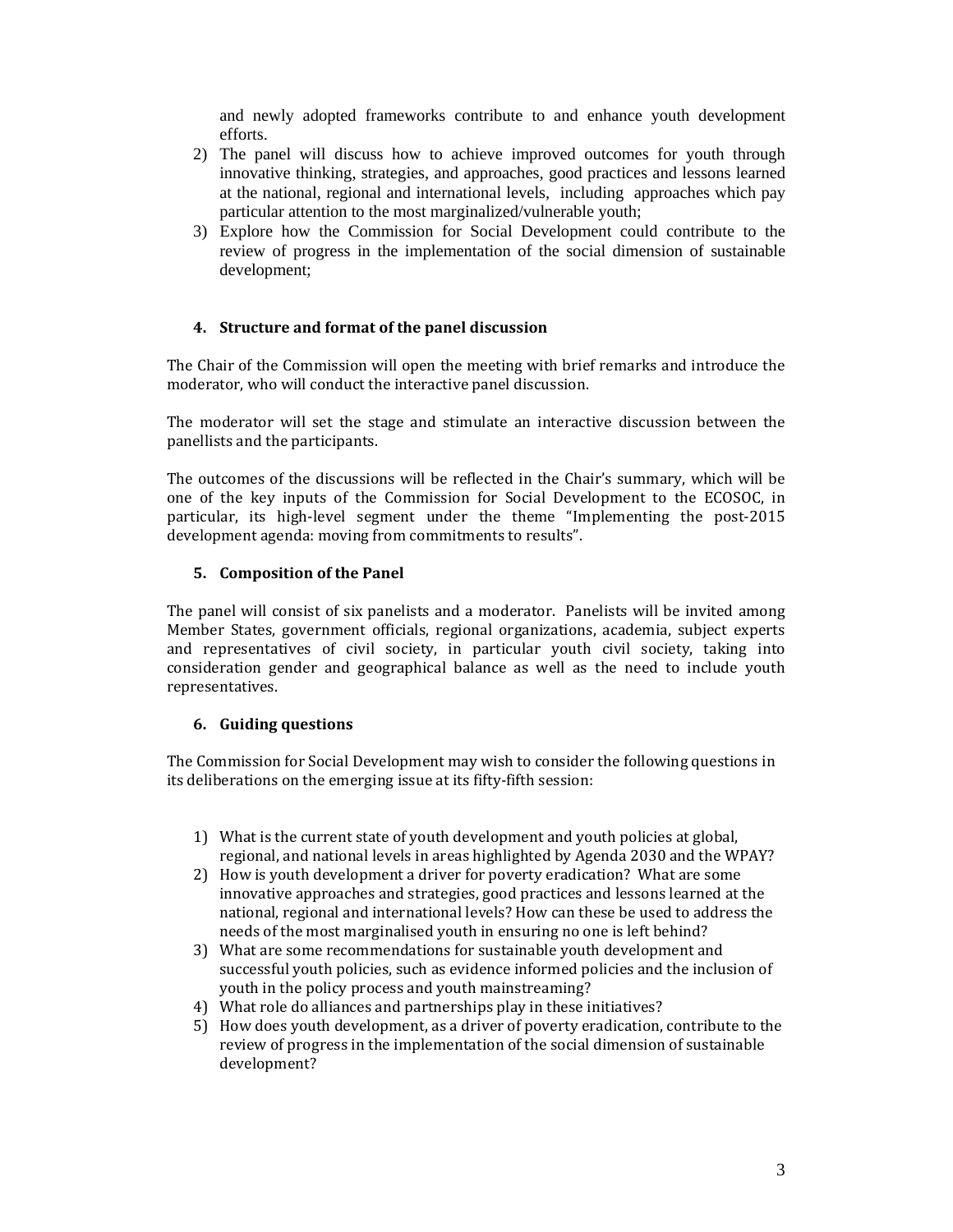6) How can ICTs and new technologies be harnessed in the implementation of the SDGs, particularly by and for youth, as a means to enhancing youth development outcomes? 

## **7. Time allocation**

| <b>Speaker</b>                          | Suggested speaking time                                                       |
|-----------------------------------------|-------------------------------------------------------------------------------|
| Chair: Opening remarks                  | 2 minutes                                                                     |
| Moderator: introduction/context-setting | 5 minutes                                                                     |
| Panellists (6): Presentations           | 5-7 minutes                                                                   |
| Moderated interactive discussion        | Interventions limited to 3 minutes, followed by<br>responses from panellists. |
| Concluding remarks by moderator         | 5 minutes                                                                     |
| Closing by the Chair                    |                                                                               |
|                                         | Total duration: 3 hours                                                       |

#### **Panellists**

**H. E. Ms. Sophie Karmasin,** Austrian Federal Minister of Families and Youth 

Mr. Santiago Soto, National Director of the National Institute of Youth, Ministry of Social Development, Uruguay

**Ms. Gemma Wood**, Youth Development Consultant

Ms. Nada Al-Nashif, Assistant Director-General for Social and Human Sciences, UNESCO 

**Mr. Ahmad Alhendawi, Secretary-General's Envoy on Youth** 

**Ms. Nevena Vukašinović,** Secretary General at ENGSO Youth (Serbia)‐Sports

#### **Moderator**

**Ms. Vivian Onano**, the Partnerships Manager at SEED Project, Global Youth Ambassador for Water Aid, and Vice-Chair of Global Youth Empowerment Fund Board of Trustees 

## **Discussant** (from the floor)

**Mr. Mark Kamperhoff**, Head of Unit EU Coordination, International Affairs, EU Delegate, German Federal Ministry for Family Affairs, Senior Citizens, Women and Youth, Germany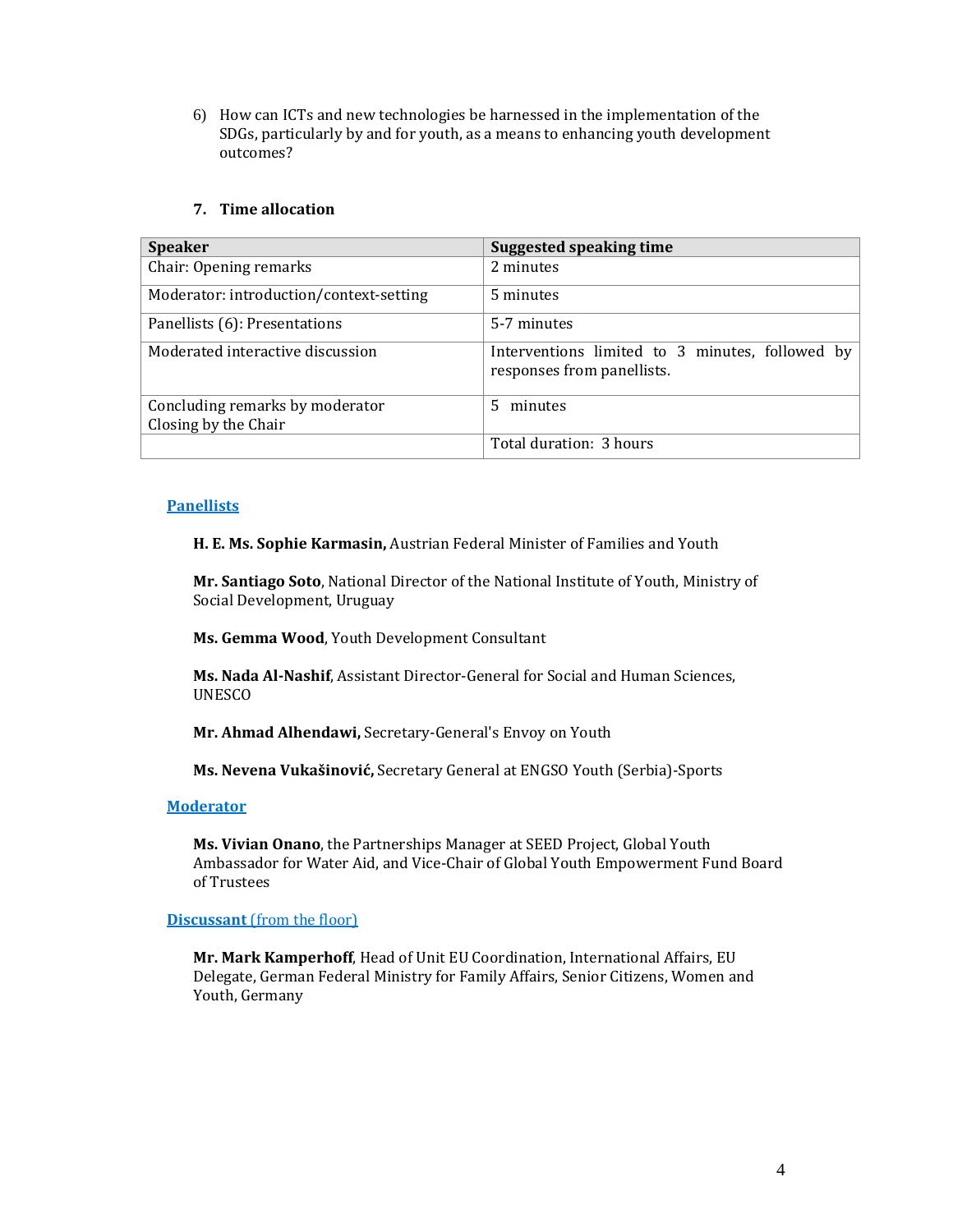#### **Profiles of Speakers**

**H. E. Ms. Sophie Karmasin** has been Austrian Federal Minister of Families and Youth since December 2013. Before taking up her political mandate she was working in the field of market and opinion research as the managing partner of the Austrian Gallup Institute / Dr. Karmasin Marktforschung Ltd and Karmasin Motivforschung Ltd. She has a Ph.D. in Psychology.

**Mr. Santiago Soto** is a National Director of the National Institute of Youth (INJU) of the Ministry of Social Development of Uruguay. Mr. Santiago Soto is an Economics and Political Science graduate. Mr. Soto has worked for the past eight years in the public sector in the design and implementation of social policies directly linked to children, adolescents and youth development. He has coordinated projects with international founding (UNDP, UNFPA, UNICEF, UN Women, IDB).

**Ms. Gemma Wood** is a Youth Development Consultant. She is a Statistician and Youth Development Consultant with over 17 years of experience in research and consulting roles in the private, public and NGO sectors. Since 2006 Gemma has focused on statistical and demographic research and analysis for better measurement of disadvantage and to support policy initiatives designed to improve the delivery of human services both globally and in Australia. Her focus over the last 2 years has been on measuring youth development for use in evidence-based policy and in particular on the youth dividend phenomenon. She has worked on the Global Youth Development Index (YDI) as well as the Indonesian Youth Development Index (YDI) and the Association of Southeast Asian Nations (ASEAN) YDI. Drawing upon her experience in Australian television and film industries, she also acted as the media liaison officer and spokesperson for the public release of research findings.

**Ms. Nada Al-Nashif** took up her duties as Assistant Director-General for Social and Human Sciences at UNESCO on 16 February 2015. She is the holder of a BA in Philosophy, Politics and Economics (1987) from Balliol, Oxford University and a Master's in Public Policy (1991) from the Kennedy School of Government, Harvard University. Prior to joining UNESCO, she served (2007-2014) as Assistant Director-General/Regional Director of the International Labour Organization's Regional Office for Arab States, based in Beirut, Lebanon. Previously she worked at UNDP, where she started her UN career in 1991, serving in Libya (1992-1995), Lebanon (2000-2004), Iraq  $(2003)$  and at Headquarters in New York  $(1995-2000, 2005-2006)$ . As a development economist and practitioner, she serves in an advisory capacity on several boards, notably the Boards of Trustees of Birzeit University and the Human Development NGO, Taawon.

**Mr. Ahmad Alhendawi** of Jordan is the first-ever United Nations Secretary-General's Envoy on Youth. He assumed office in February 2013. A strong youth advocate at the national, regional and international levels. Mr. Alhendawi was described by the UN Secretary-General as "the youngest senior official at the United Nations". He previously worked as the Youth Policy Advisor in the League of Arab States. Prior to this, he served as a Team Leader for the National Youth Policy Project in Iraq, a Youth Programme Associate at the Iraq office of the UN Population Fund (UNFPA) and as the Emergency Programme Officer at the non-governmental organization Save the Children. 

**Ms. Nevena Vukašinović** serves as Secretary General for L'Organisation Européenne Non-Gouvernementale des Sports ENGSO Youth and as Focal Point for Science Policy